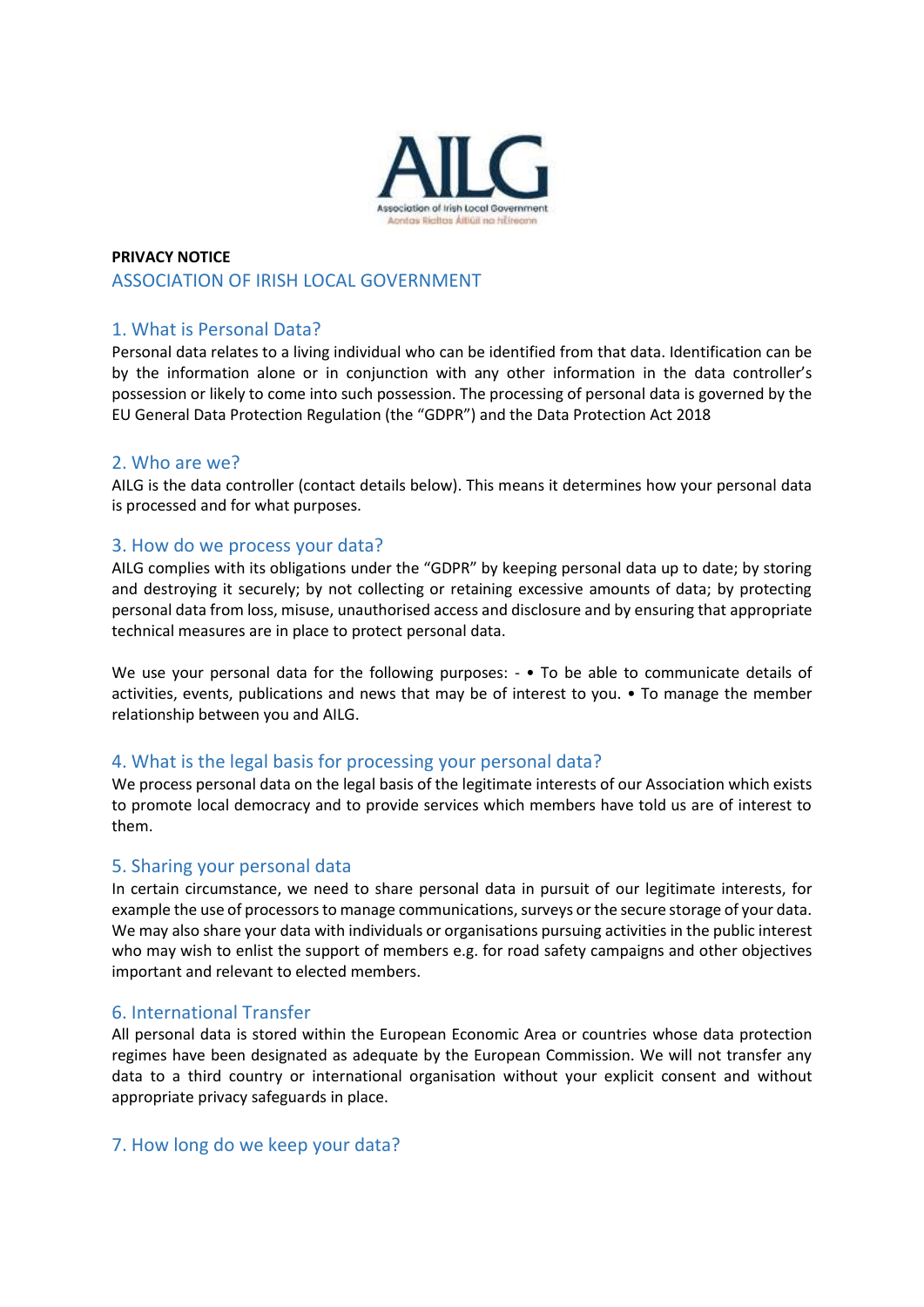We do not maintain data beyond what is required for the efficient administration of AILG or where otherwise required by law. Some of the information related to local government elections is of clear historical interest and therefore we will retain such information which is on the public record for archival and historical purposes.

# 8. Your rights and your personal data

You have the following rights with respect to your personal data: -

• The right to request a copy of your personal data, which AILG holds about you.

• The right to request that AILG correct any personal data if it is found to be inaccurate, incomplete or out-of-date.

• The right to request your personal data is erased where it is no longer necessary or lawful for AILG to retain such data.

• The right to request that AILG provide you with a copy of your personal data and, in certain circumstances, to transmit that data directly to another data controller.

• The right, where there is a dispute in relation to the accuracy or processing of your personal data, to request a restriction is placed on further processing

• The right to object to the processing of personal data

• The right to lodge a complaint with the Data Protection Commission.